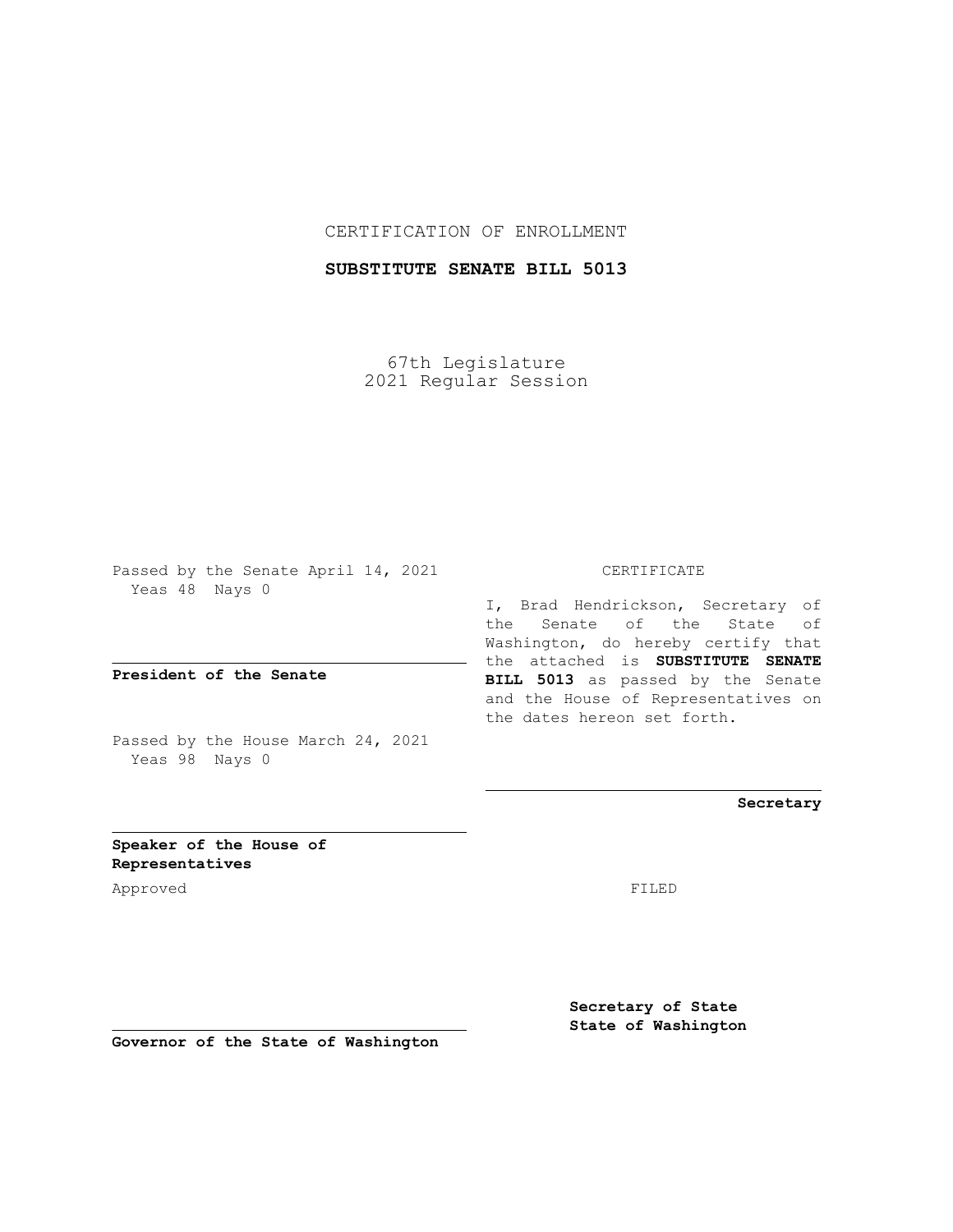### **SUBSTITUTE SENATE BILL 5013**

AS AMENDED BY THE HOUSE

Passed Legislature - 2021 Regular Session

# **State of Washington 67th Legislature 2021 Regular Session**

**By** Senate State Government & Elections (originally sponsored by Senators Hunt, Kuderer, and Wilson, C.)

READ FIRST TIME 01/18/21.

 AN ACT Relating to local redistricting deadlines; amending RCW 29A.76.010 and 29A.76.010; reenacting and amending RCW 29A.92.050 and 29A.92.050; providing an effective date; providing an expiration 4 date; and declaring an emergency.

5 BE IT ENACTED BY THE LEGISLATURE OF THE STATE OF WASHINGTON:

6 **Sec. 1.** RCW 29A.76.010 and 2018 c 301 s 8 are each amended to 7 read as follows:

 (1) It is the responsibility of each county, municipal corporation, and special purpose district with a governing body comprised of internal director, council, or commissioner districts not based on statutorily required land ownership criteria to periodically redistrict its governmental unit, based on population information from the most recent federal decennial census.

 (2) Within forty-five days after receipt of federal decennial census information applicable to a specific local area, the commission established in RCW 44.05.030 shall forward the census information to each municipal corporation, county, and district 18 charged with redistricting under this section.

19 (3) Except as otherwise provided in chapter 301, Laws of 2018, 20 ((no later than eight months after its receipt of federal decennial 21  $eensus - data$ , the governing body of the municipal corporation,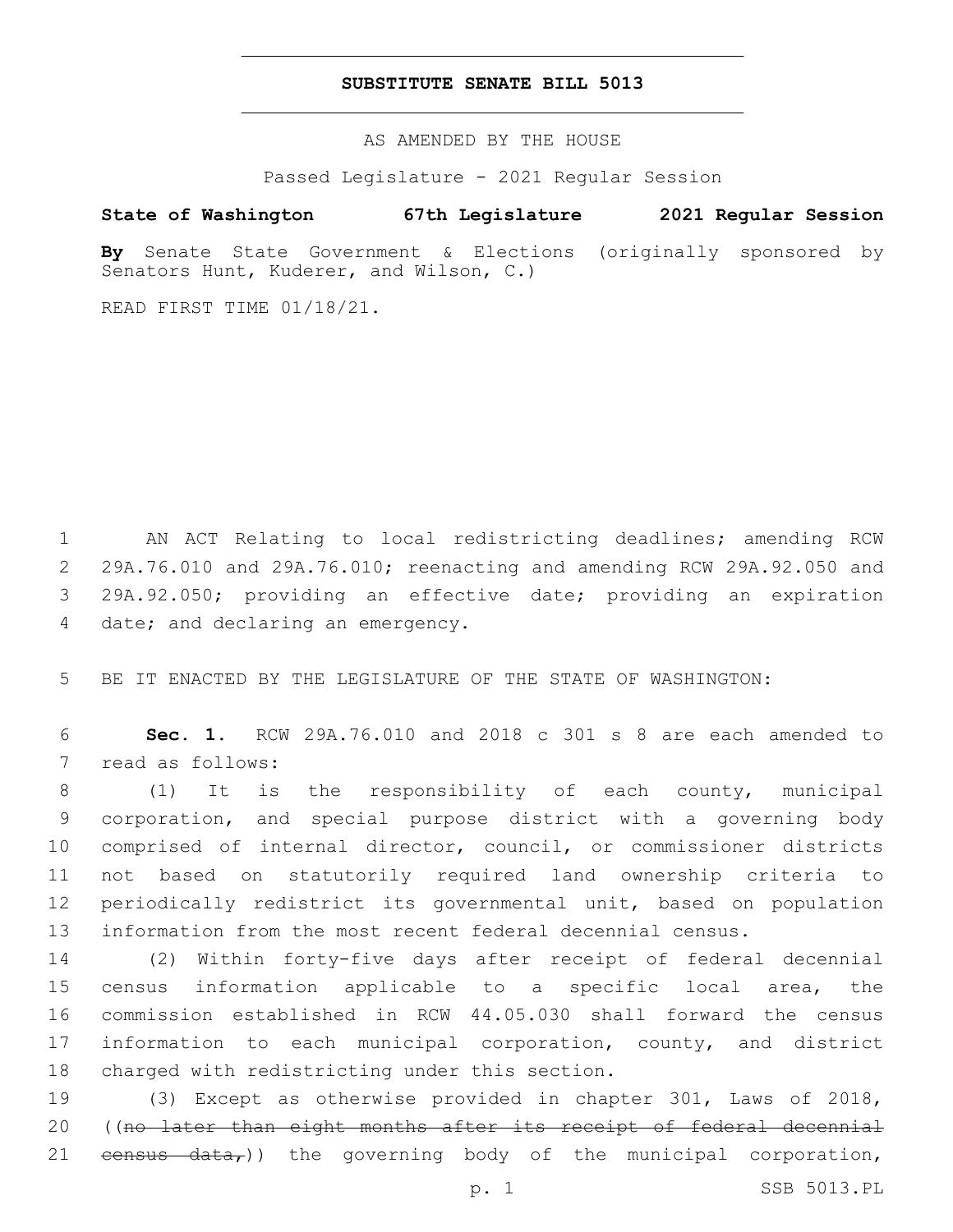county, or district shall prepare a plan for redistricting its 2 internal or director districts:

 (a) By December 31, 2021, if the jurisdiction is scheduled to elect members to its governing body in 2022; or

 (b) By November 15, 2022, if the jurisdiction is not scheduled to 6 elect members to its governing body in 2022.

(4) The plan shall be consistent with the following criteria:

 (a) Each internal director, council, or commissioner district shall be as nearly equal in population as possible to each and every other such district comprising the municipal corporation, county, or 11 special purpose district.

(b) Each district shall be as compact as possible.

 (c) Each district shall consist of geographically contiguous 14 area.

 (d) Population data may not be used for purposes of favoring or 16 disfavoring any racial group or political party.

 (e) To the extent feasible and if not inconsistent with the basic enabling legislation for the municipal corporation, county, or district, the district boundaries shall coincide with existing recognized natural boundaries and shall, to the extent possible, preserve existing communities of related and mutual interest.

 (5) During the adoption of its plan, the municipal corporation, county, or district shall ensure that full and reasonable public notice of its actions is provided. Before adopting the plan, the 25 municipal corporation, county, or district must:

 (a) Publish the draft plan and hold a meeting, including notice and comment, within ten days of publishing the draft plan and at 28 least one week before adopting the plan; and

 (b) Amend the draft as necessary after receiving public comments and resubmit any amended draft plan for additional written public comment at least one week before adopting the plan.

 (6)(a) Any registered voter residing in an area affected by the redistricting plan may request review of the adopted local plan by the superior court of the county in which he or she resides, within fifteen days of the plan's adoption. Any request for review must specify the reason or reasons alleged why the local plan is not consistent with the applicable redistricting criteria. The municipal corporation, county, or district may be joined as respondent. The superior court shall thereupon review the challenged plan for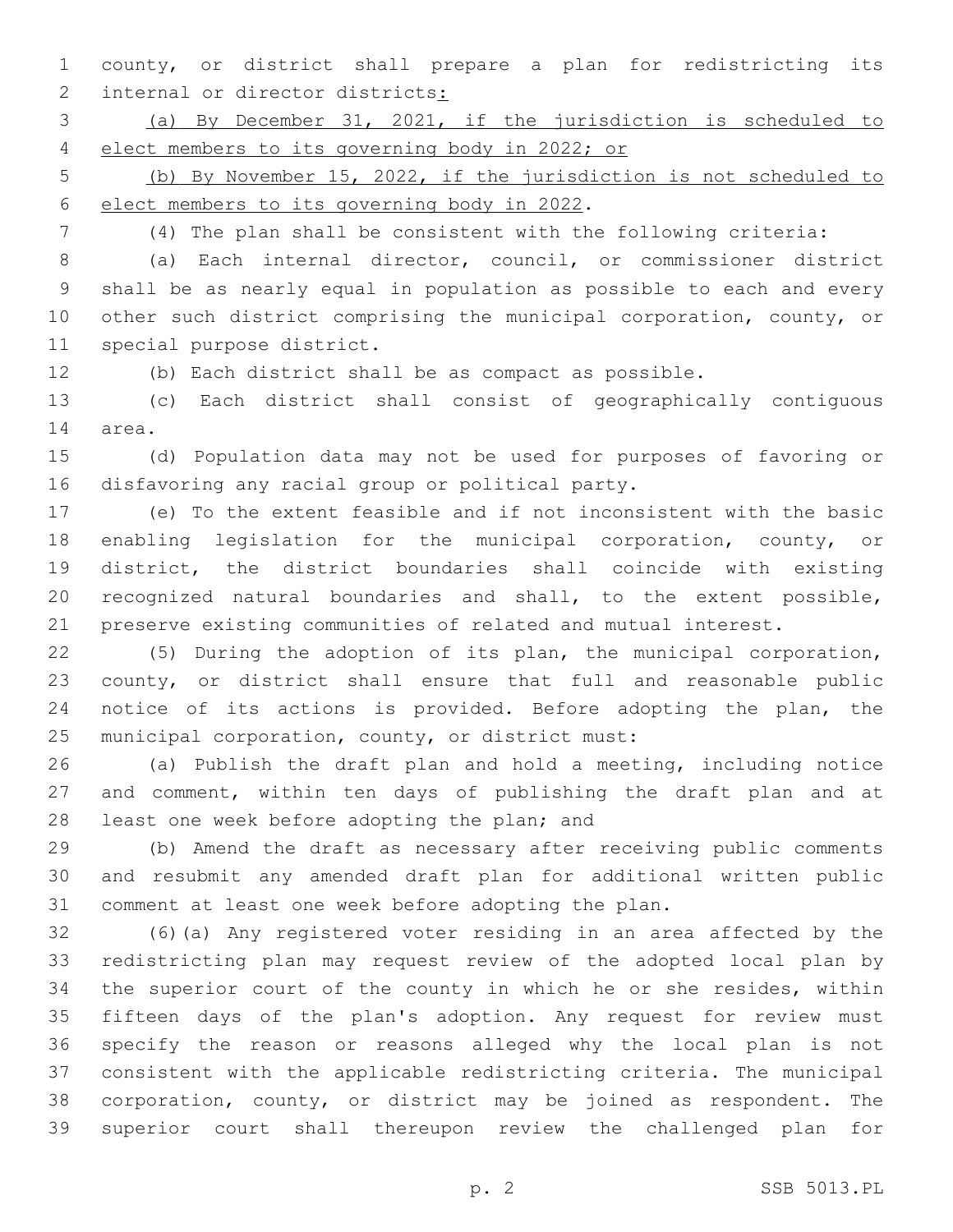compliance with the applicable redistricting criteria set out in 2 subsection (4) of this section.

 (b) If the superior court finds the plan to be consistent with the requirements of this section, the plan shall take effect 5 immediately.

 (c) If the superior court determines the plan does not meet the requirements of this section, in whole or in part, it shall remand the plan for further or corrective action within a specified and 9 reasonable time period.

 (d) If the superior court finds that any request for review is frivolous or has been filed solely for purposes of harassment or 12 delay, it may impose appropriate sanctions on the party requesting review, including payment of attorneys' fees and costs to the respondent municipal corporation, county, or district.

 **Sec. 2.** RCW 29A.76.010 and 2018 c 301 s 8 are each amended to 16 read as follows:

 (1) It is the responsibility of each county, municipal corporation, and special purpose district with a governing body comprised of internal director, council, or commissioner districts not based on statutorily required land ownership criteria to periodically redistrict its governmental unit, based on population information from the most recent federal decennial census.

 (2) Within forty-five days after receipt of federal decennial census information applicable to a specific local area, the commission established in RCW 44.05.030 shall forward the census information to each municipal corporation, county, and district 27 charged with redistricting under this section.

 (3) Except as otherwise provided in chapter 301, Laws of 2018, no 29 later than ((eight months after its receipt of federal decennial census data)) November 15th of each year ending in one, the governing body of the municipal corporation, county, or district shall prepare a plan for redistricting its internal or director districts.

(4) The plan shall be consistent with the following criteria:

 (a) Each internal director, council, or commissioner district shall be as nearly equal in population as possible to each and every other such district comprising the municipal corporation, county, or 37 special purpose district.

(b) Each district shall be as compact as possible.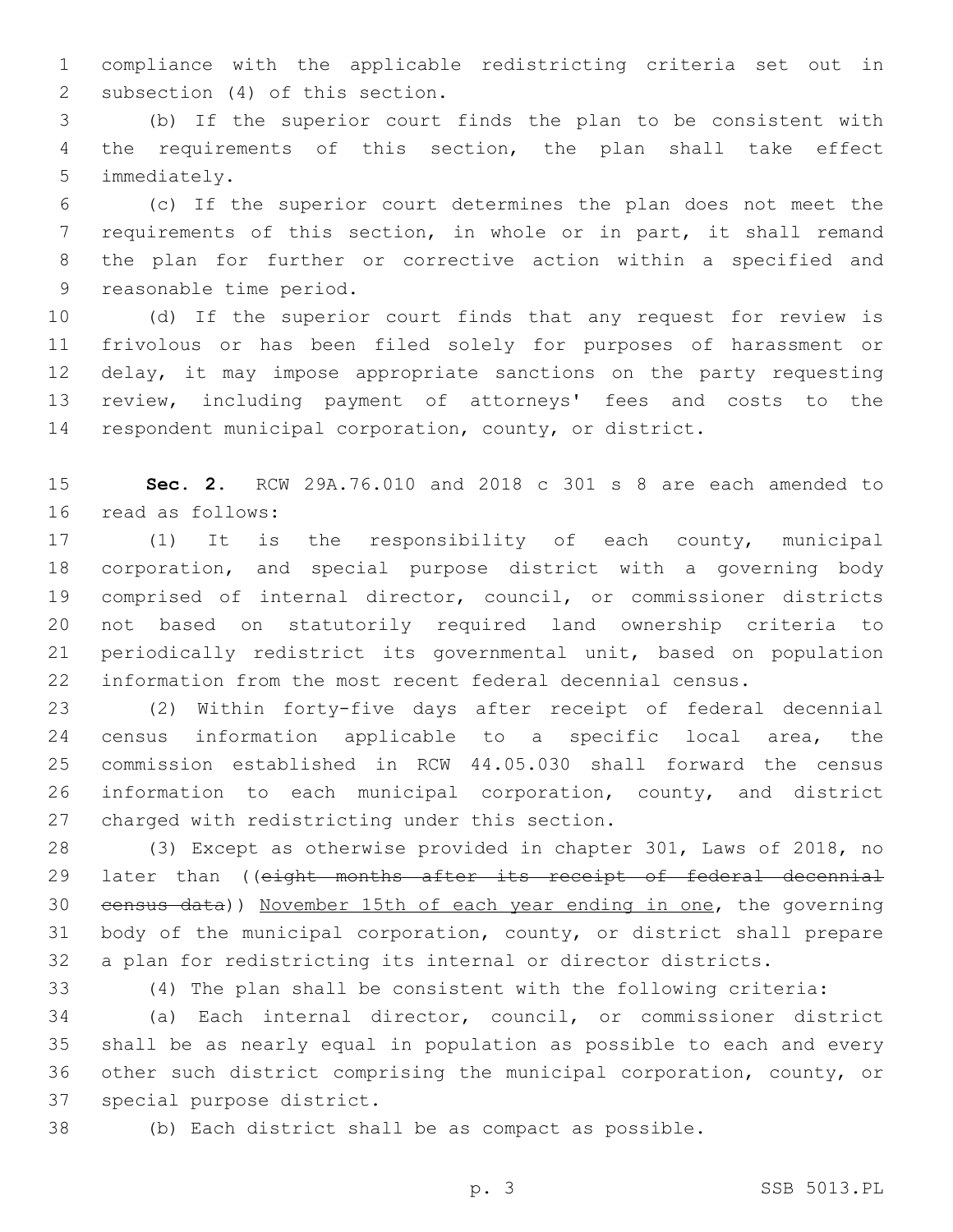(c) Each district shall consist of geographically contiguous 2 area.

 (d) Population data may not be used for purposes of favoring or 4 disfavoring any racial group or political party.

 (e) To the extent feasible and if not inconsistent with the basic enabling legislation for the municipal corporation, county, or district, the district boundaries shall coincide with existing recognized natural boundaries and shall, to the extent possible, preserve existing communities of related and mutual interest.

 (5) During the adoption of its plan, the municipal corporation, county, or district shall ensure that full and reasonable public notice of its actions is provided. Before adopting the plan, the 13 municipal corporation, county, or district must:

 (a) Publish the draft plan and hold a meeting, including notice 15 and comment, within ten days of publishing the draft plan and at 16 least one week before adopting the plan; and

 (b) Amend the draft as necessary after receiving public comments and resubmit any amended draft plan for additional written public comment at least one week before adopting the plan.

 (6)(a) Any registered voter residing in an area affected by the redistricting plan may request review of the adopted local plan by the superior court of the county in which he or she resides, within fifteen days of the plan's adoption. Any request for review must specify the reason or reasons alleged why the local plan is not consistent with the applicable redistricting criteria. The municipal corporation, county, or district may be joined as respondent. The superior court shall thereupon review the challenged plan for compliance with the applicable redistricting criteria set out in 29 subsection (4) of this section.

 (b) If the superior court finds the plan to be consistent with the requirements of this section, the plan shall take effect 32 immediately.

 (c) If the superior court determines the plan does not meet the requirements of this section, in whole or in part, it shall remand the plan for further or corrective action within a specified and 36 reasonable time period.

 (d) If the superior court finds that any request for review is frivolous or has been filed solely for purposes of harassment or delay, it may impose appropriate sanctions on the party requesting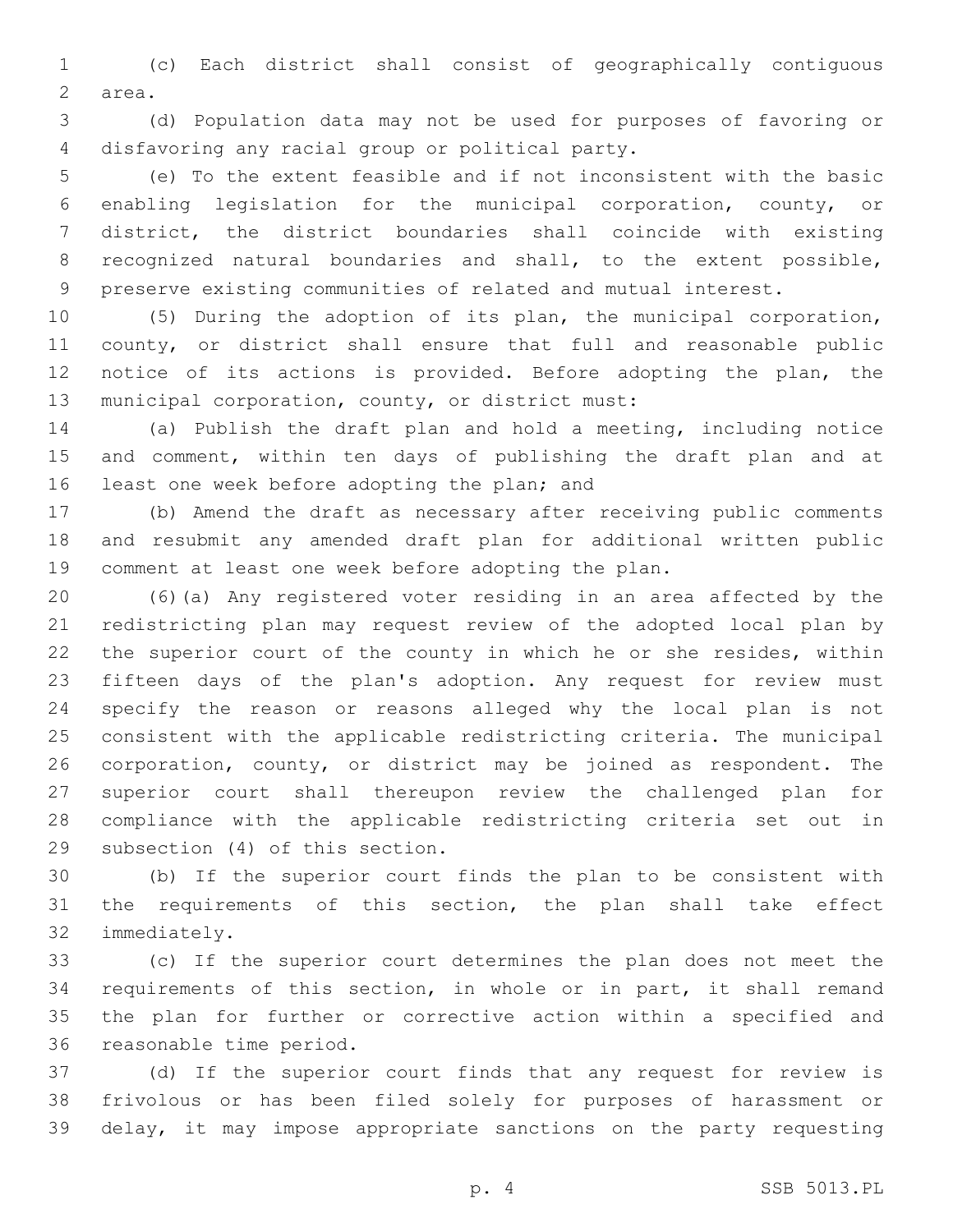review, including payment of attorneys' fees and costs to the respondent municipal corporation, county, or district.

 **Sec. 3.** RCW 29A.92.050 and 2019 c 454 s 1 and 2019 c 64 s 8 are 4 each reenacted and amended to read as follows:

 (1)(a) Prior to the adoption of its proposed plan, the political subdivision must provide public notice to residents of the subdivision about the proposed remedy to a potential violation of RCW 29A.92.020. If a significant segment of the residents of the subdivision have limited English proficiency and speaks a language other than English, the political subdivision must:

 (i) Provide accurate written and verbal notice of the proposed remedy in languages that diverse residents of the political 13 subdivision can understand, as indicated by demographic data; and

 (ii) Air radio or television public service announcements describing the proposed remedy broadcast in the languages that diverse residents of the political subdivision can understand, as 17 indicated by demographic data.

 (b) The political subdivision shall hold at least one public hearing on the proposed plan at least one week before adoption.

 (c) For purposes of this section, "significant segment of the community" means five percent or more of residents, or five hundred or more residents, whichever is fewer, residing in the political 23 subdivision.

 (2)(a) If the political subdivision invokes its authority under RCW 29A.92.040 and the plan is adopted during the period of time between the first Tuesday after the first Monday of November and on 27 or before January 15th of the following year, the political subdivision shall order new elections to occur at the next succeeding 29 general election.

 (b) If the political subdivision invokes its authority under RCW 29A.92.040 and the plan is adopted during the period of time between January 16th and on or before the first Monday of November, the next election will occur as scheduled and organized under the current electoral system, but the political subdivision shall order new elections to occur pursuant to the remedy at the general election the 36 following calendar year.

 (3) If a political subdivision implements a district-based election system under RCW 29A.92.040(2), the plan shall be consistent 39 with the following criteria: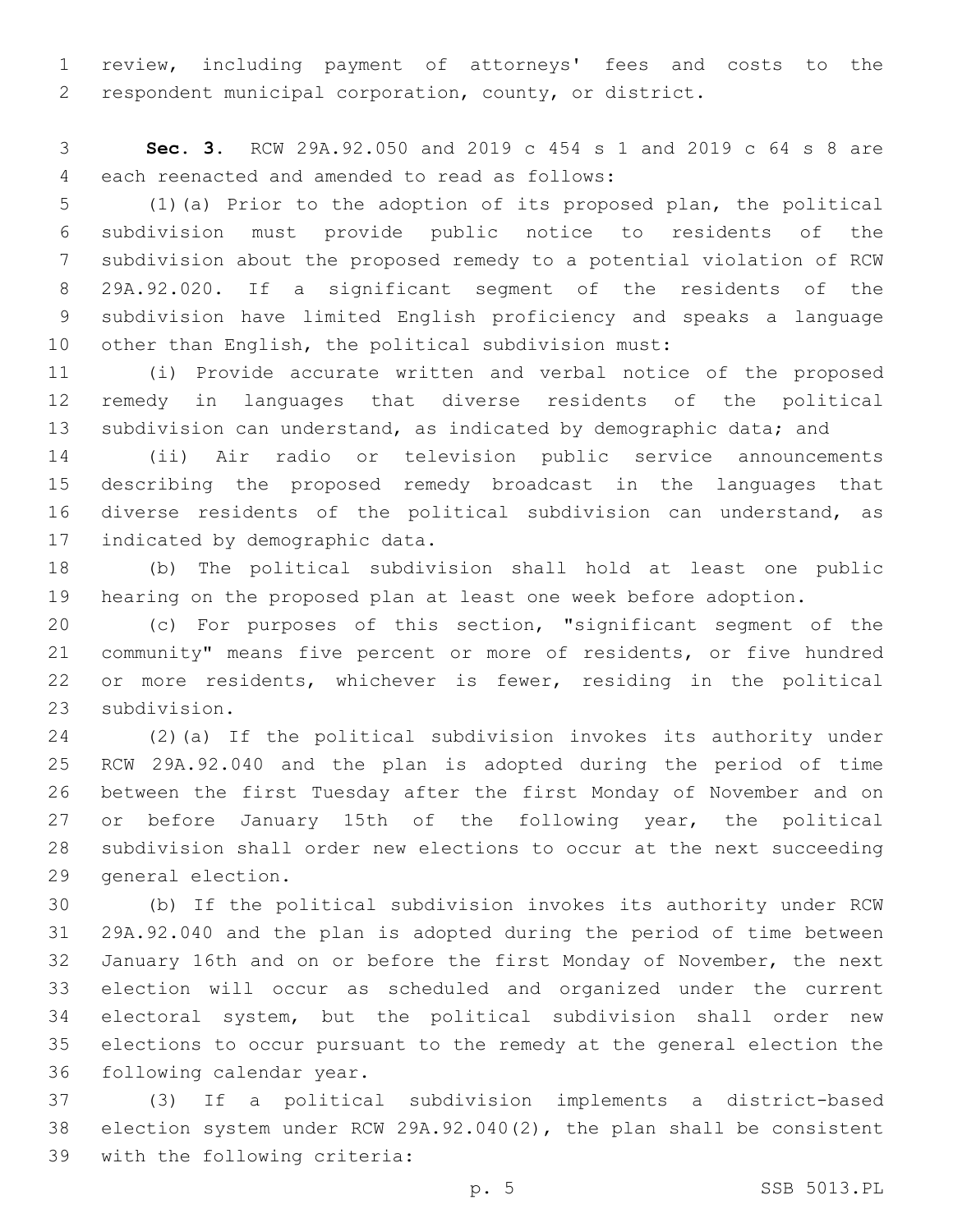(a) Each district shall be as reasonably equal in population as possible to each and every other such district comprising the political subdivision.3

(b) Each district shall be reasonably compact.4

 (c) Each district shall consist of geographically contiguous area.6

 (d) To the extent feasible, the district boundaries shall coincide with existing recognized natural boundaries and shall, to the extent possible, preserve existing communities of related and 10 mutual interest.

 (e) District boundaries may not be drawn or maintained in a manner that creates or perpetuates the dilution of the votes of the 13 members of a protected class or classes.

 (f) All positions on the governing body must stand for election 15 at the next election for the governing body, scheduled pursuant to subsection (2) of this section. The governing body may subsequently 17 choose to stagger the terms of its positions.

 (4) Within forty-five days after receipt of federal decennial census information applicable to a specific local area, the commission established in RCW 44.05.030 shall forward the census 21 information to each political subdivision.

22 (5) ((No later than eight months after its receipt of federal 23 decennial census data, the)) The governing body of the political subdivision that had previously invoked its authority under RCW 29A.92.040 to implement a district-based election system, or that was previously charged with redistricting under RCW 29A.92.110, shall prepare a plan for redistricting its districts, pursuant to RCW 28 29A.76.010, and in a manner consistent with this chapter:

 (a) By December 31, 2021, if the political subdivision is scheduled to elect members to its governing body in 2022; or

 (b) By November 15, 2022, if the political subdivision is not scheduled to elect members to its governing body in 2022.

 **Sec. 4.** RCW 29A.92.050 and 2019 c 454 s 1 and 2019 c 64 s 8 are 34 each reenacted and amended to read as follows:

 (1)(a) Prior to the adoption of its proposed plan, the political subdivision must provide public notice to residents of the subdivision about the proposed remedy to a potential violation of RCW 29A.92.020. If a significant segment of the residents of the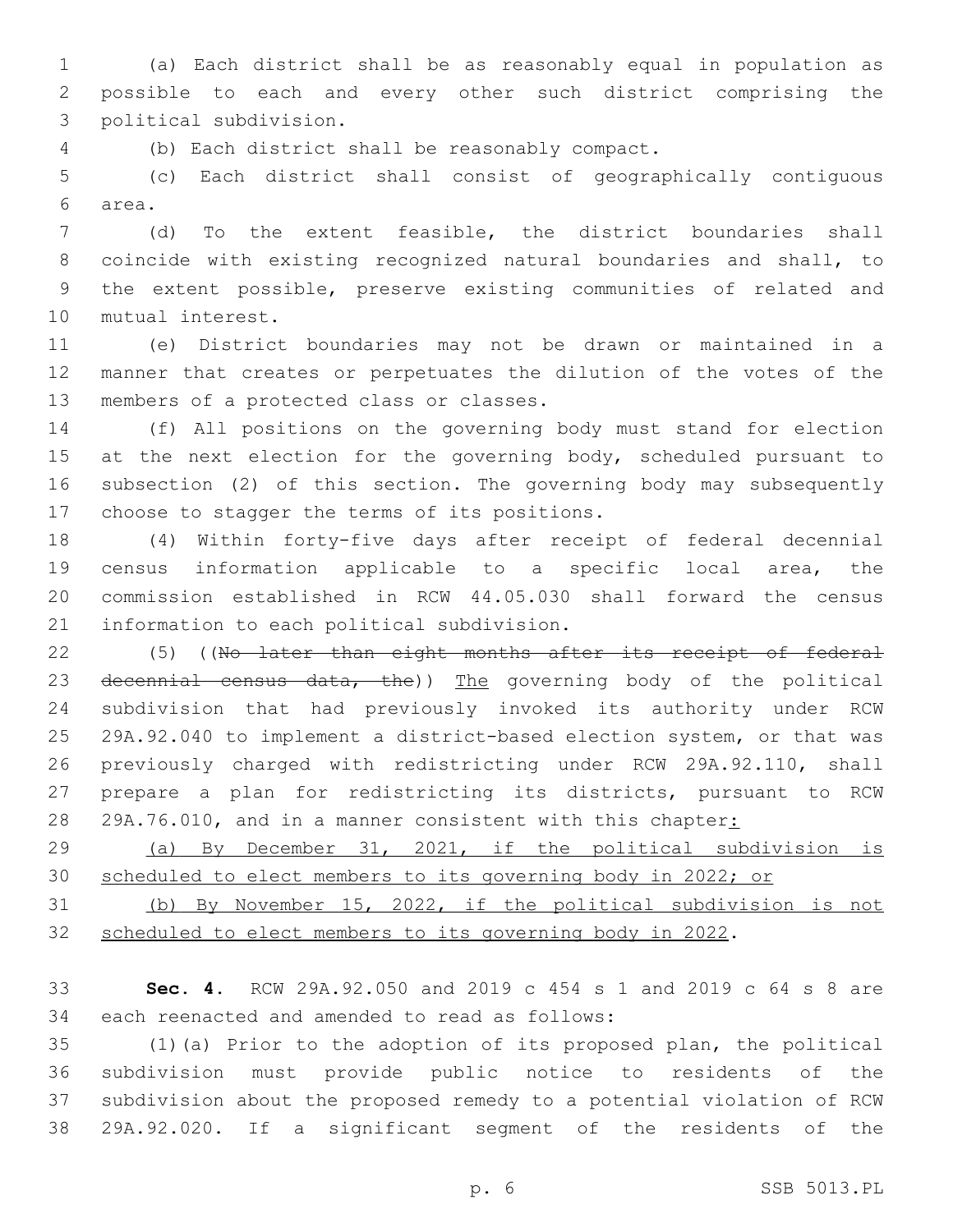subdivision have limited English proficiency and speaks a language other than English, the political subdivision must:

 (i) Provide accurate written and verbal notice of the proposed remedy in languages that diverse residents of the political subdivision can understand, as indicated by demographic data; and

 (ii) Air radio or television public service announcements describing the proposed remedy broadcast in the languages that diverse residents of the political subdivision can understand, as 9 indicated by demographic data.

 (b) The political subdivision shall hold at least one public hearing on the proposed plan at least one week before adoption.

 (c) For purposes of this section, "significant segment of the community" means five percent or more of residents, or five hundred or more residents, whichever is fewer, residing in the political 15 subdivision.

 (2)(a) If the political subdivision invokes its authority under RCW 29A.92.040 and the plan is adopted during the period of time between the first Tuesday after the first Monday of November and on or before January 15th of the following year, the political subdivision shall order new elections to occur at the next succeeding 21 general election.

 (b) If the political subdivision invokes its authority under RCW 29A.92.040 and the plan is adopted during the period of time between January 16th and on or before the first Monday of November, the next election will occur as scheduled and organized under the current electoral system, but the political subdivision shall order new elections to occur pursuant to the remedy at the general election the 28 following calendar year.

 (3) If a political subdivision implements a district-based election system under RCW 29A.92.040(2), the plan shall be consistent 31 with the following criteria:

 (a) Each district shall be as reasonably equal in population as possible to each and every other such district comprising the 34 political subdivision.

(b) Each district shall be reasonably compact.

 (c) Each district shall consist of geographically contiguous 37 area.

 (d) To the extent feasible, the district boundaries shall coincide with existing recognized natural boundaries and shall, to